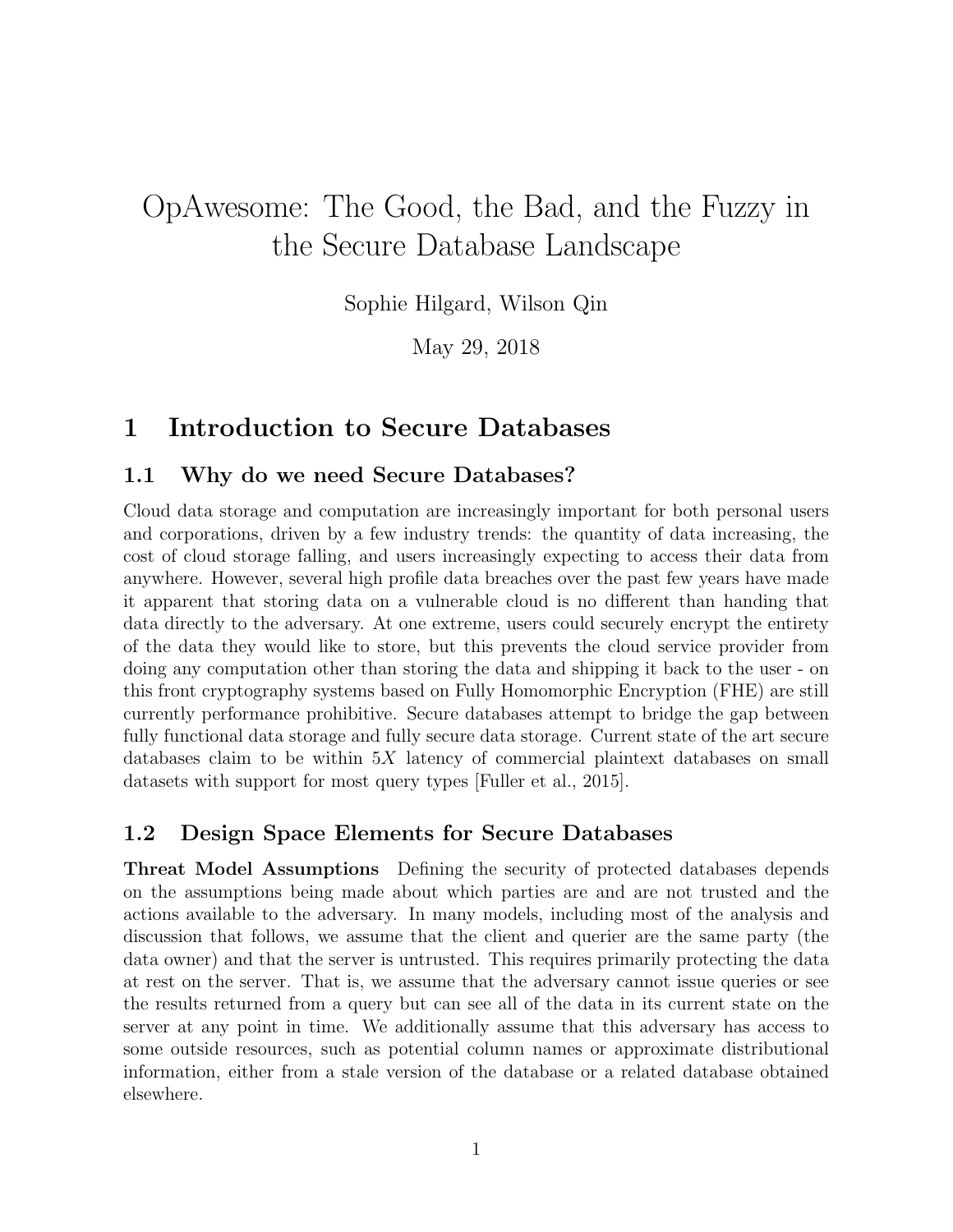In an alternative threat model with a trusted server but untrusted query eavesdropper, we instead attempt to limit the information that can be gained from data in motion. Even stronger models assume that the querier can itself be compromised, allowing insertions or modifications on the database (but typically not arbitrary select/project queries, as we may often assume that queriers are limited to data for which they have specific keys, an important topic in database protection which we will not discuss here).

The security of the database is then modeled in terms of leakage, the quantity or type of information that can be extracted from the database by the adversary. Fuller et al. [2017] describe the levels of database leakage as structure, identifiers, predicates, equalities, and order in increasing order of severity. Structure of the database is generally assumed to be known to the adversary, so structure here refers to the structure of individual entries, which could be masked with padding if desired. Leakage of data object identifiers reveals nothing else about the object itself but allows adversaries to recognize when an item returned by a previous query is queried again. Predicate leakage allows adversaries to additionally gain some information about some quality of the data object through the structure or knowledge of a query clause that resulted in returning that object. Equality and order leakage are the basis of most attacks in the secure database literature: they allow adversaries to determine which data objects share the same plaintext value and the ordering of those plaintext values, respectively. Eventually, leakage samples could lead to the adversary learning the distribution of sensitive attributes.

Design Parameters and Tradeoffs The design decisions that make secure databases different from standard database designs are related to tradeoffs between security and some measure of performance.

Performance measures include:

- computation (on server and client)
- data movement  $(I/O)$ 's across memory hierarchy, disk, and network)
- space (memory and persistent storage on server and client)
- query latency

The primary question being asked is: what is the query processing model? Which parts of query processing should take place at the client and server respectively? Once this has been determined, we must also ask what auxiliary structures (encryptions, precomputations, indices) are necessary to ensure performance while maintaining security.

Computation at the client is generally more secure and requires less cryptographic resource use, as the client is trusted and could therefore use traditionally optimized query processing techniques for operating over plaintext. Computation at the server is either as secure (assuming a CPA-secure encryption scheme) or dramatically less secure and generally requires more computationally intensive techniques for cryptography requirements. For example, secure range queries on encrypted data require full sequential scans instead of metadata-informed range queries that can be done on plaintext; partially homomorphic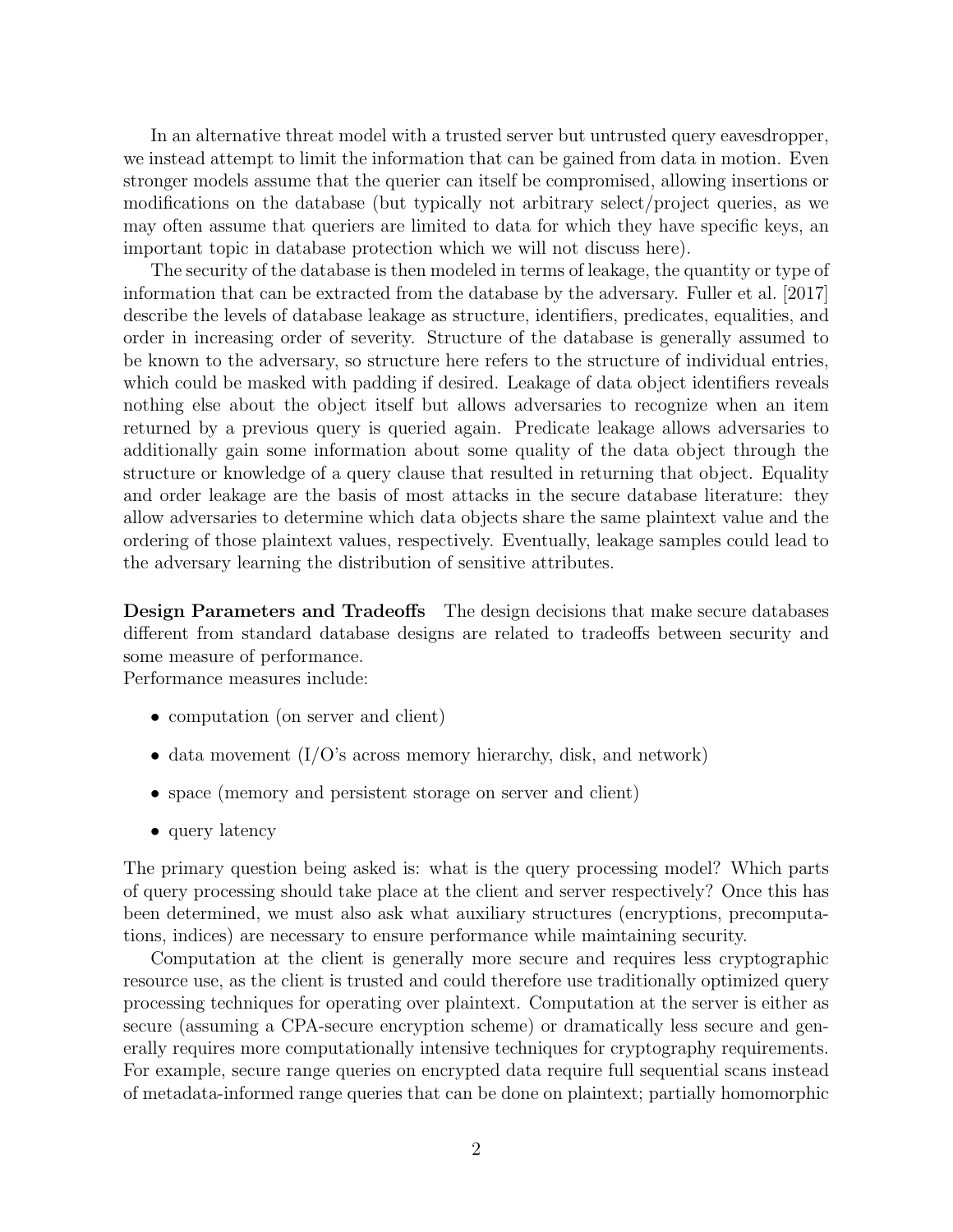addition requires significantly more operations than regular plaintext addition. However, if the time and space of the server is assumed to be cheaper than the computation and space of the client, this can be a worthwhile tradeoff.

One example of a common query processing design decision concerns how much batch processing to support - for instance, does the system answer search queries one-at-at-time versus answering queries in batches with a shared scan approach to query processing. For analytics database engines it can be perfectly appropriate to delay a single query, as long as every batch of  $k$  queries runs together on one pass through the data, if it improves overall system throughput. Thus, a user's expectations can also shape what cryptographic treatment of data is supportable.

# 2 Legacy Secure Database Systems

### 2.1 CryptDB

In [Popa et al., 2011], the authors design and implement CryptDB, the first widely-adopted cryptographic database, built on top of the Postgres DBMS with the idea of maintaining as much of the original SQL functionality as possible while providing minimum security guarantees. The system works by using modern SQL engines as-is over encrypted values which are mapped from plaintext values sent by the client through a CryptDB proxy server and CryptDB UDFs. CryptDB is able to support a wide variety of selection and projection operations, as well as minor computation and notably supports both updates and joins, making it unique in this field.

However, CryptDB is far from offering full CPA security. In the most extreme case, if the proxy server is compromised, then all data at that location could be exposed in the clear, due to predicate evaluation happening at the proxy. In the more likely scenario of a compromised SQL engine, security guarantees will depend on the type of encryption used to secure a given field, as we will see below.

### 2.2 What CryptDB does well

In the interest of supporting traditional SQL operations over encrypted data, the CryptDB system encrypts each column with several encryptions of increasing security, in what they call "onions" [Popa et al., 2011]. Several of the encryption schemes provide CPAsecurity against a compromised server and therefore have no leakage with respect to equality or order. These are RND, a randomized cipher encryption using AES/Blowfish with a random initialization vector (IV); Pallier for homomorphic addition; ElGamal for homomorphic multiplication; DET, a deterministic AES/Blowfish encryption, when applied to unique values; and SEARCH, a scheme based on [Song et al., 2000], when applied to exact string matches.

CryptDB begins to encounter leakage concerns when it must rely on its less-secure encryption schemes, DET for non-unique values, which will leak equality, SEARCH for substring matching, which leaks substring equality (number of duplicate words), ADJ-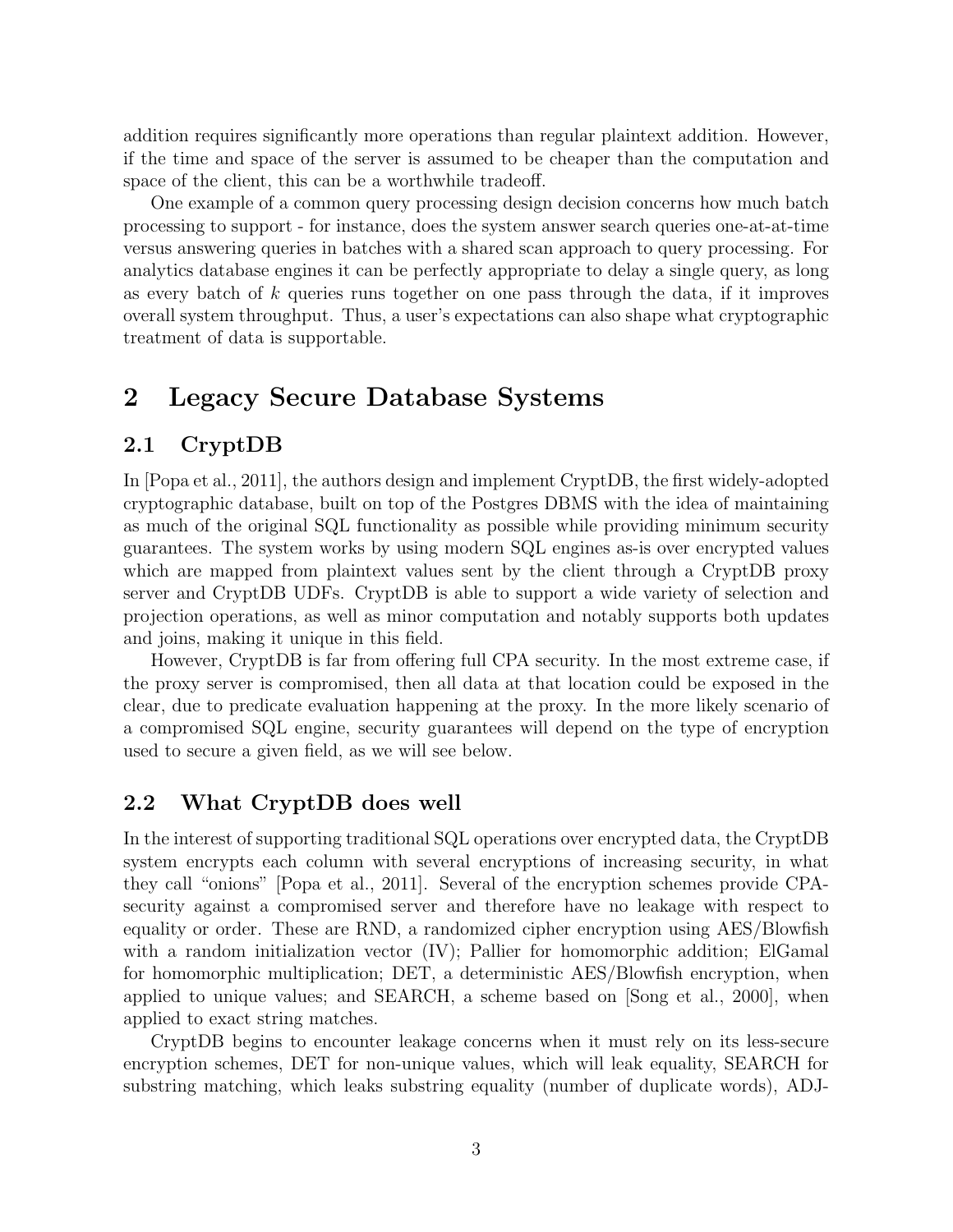JOIN, which leaks equality, and OPE (order preserving encryption), which leaks equality and order.

[Naveed et al., 2015] details the empirical weaknesses of the DET and OPE encryption schemes in the CryptDB system through inference attacks on OpenEMR datasets. While Naveed et al. [2015] make some valid points, which we investigate below in the limitations of CryptDB, the authors of CryptDB argue in [Popa et al., 2015] that access to the encryptions as used in the paper would never be available if the system were used correctly.

The main argument of Popa et al. [2015] concerns the action of tagging columns as 'sensitive', in which case a properly configured CryptDB system should refuse to use any of the weaker encryption schemes on such sensitive attributes. In this case, the attacks of [Naveed et al., 2015] would be avoided. The authors further argue that many of the columns on which the inference attacks are performed do not actually exist in OpenEMR or would not be queried in actual settings as they are in the attack paper.

Additionally, the attacks are heavily dependent on the quality of auxiliary datasets. If such rich, well-matched datasets do not actually exist, CryptDB would perform much better than in this example. While the likelihood of this attack model is difficult to codify, it remains a challenge to solutions like CryptDB to take into account some measure of the availability of such datasets.

### 2.3 Attacks against and Weaknesses of CryptDB

The attacks used against CryptDB in [Naveed et al., 2015] are attacks of a "general server adversary" against data at rest on the server. While the authors detail four different specific attacks, they all fall under the general category of Frequency Analysis, in which the frequency of deterministically encrypted or order-preserving ciphertexts are compared to either the frequency of known data demographics or the order of a known plaintext message set. Below we describe the attacks and improvements that could be made to CryptDB to increase security.

#### 2.3.1 Attacks against CryptDB

The four attacks used against CryptDB in [Naveed et al., 2015] are as follows:

- Frequency analysis: this attack uses an auxiliary dataset with columns that are expected to be similarly distributed to columns in the target dataset. By matching the frequency of occurrences in the plaintext dataset to a deterministically encrypted dataset, the ciphertexts can be matched to their plaintext counterparts. The success of this attack depends on the correlation between the auxiliary and target dataset.
- $\ell_p$ -optimization: this attack is simply a more sophisticated version of the above frequency analysis, in which histogram values can be matched with varying norm distance metrics rather than simply on count.
- Sorting attack: the worst case of this attack on OPE-encrypted columns happens when every possible value of the message space is sorted in an encrypted column.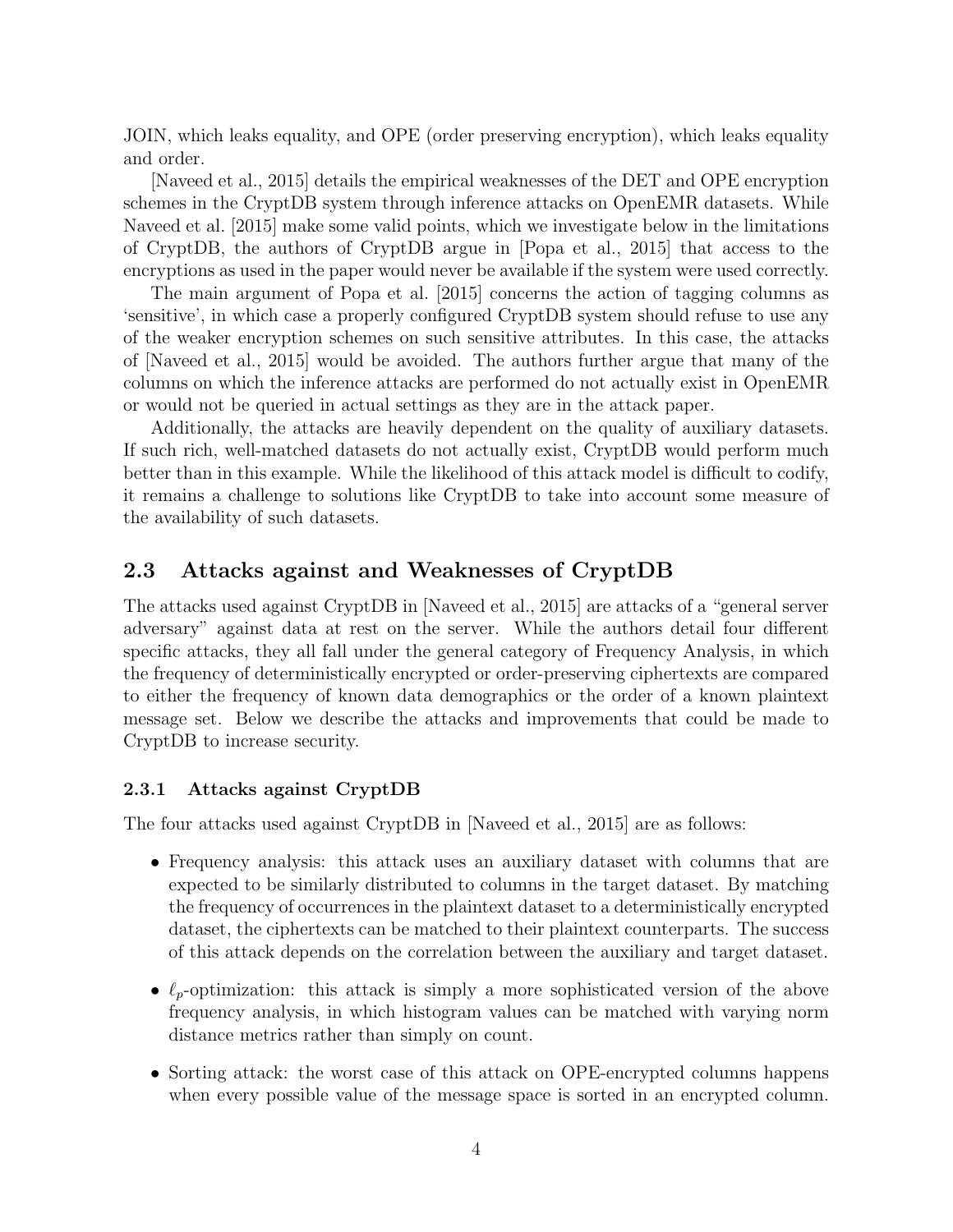This is notably a problem because a DBMS uses sorted intermediate results for answering queries with range joins. This attack combined with knowledge of the message space, reduces to an easy task of mapping each ciphertext to its plaintext value.

• Cumulative attack: this attack seeks to be slightly more sophisticated than the above, allowing for missing values by building an empirical cumulative density function of ciphertexts and selecting the plaintext values that minimize the difference between this empirical CDF and an auxiliary plaintext column which is expected to have a similar distribution.

The success of these attacks is entirely dependent on the ciphertexts leaking equality or ordering. Below we address alternatives to the DET and OPE encryption schemes that maintain all or some of the functionality while increasing security.

#### 2.3.2 Alternatives for DET

With respect to deterministically encrypted columns, there is an easy fix, which the CryptDB authors seem to rightly argue would have been used if any of the deterministically encrypted columns had been considered sensitive. Instead of using AES/Blowfish to encrypt a given plaintext, they could instead use SEARCH, which still allows for exact matches and is CPA-secure without indexing, but is more space-intensive.

SEARCH works by using the schemes based on pseudorandom functions and pseudorandom generators developed in [Song et al., 2000]. The authors allow for exact matching (with the possibility of some false positives) using roughly the following construction:

- For any "word" (here, a value of a column, assumed to be padded to some length  $n$ , an encryption of the word itself  $X_i = E_{k''}(W_i)$  is used as input to a pseudorandom function  $f_{k'}: \{0,1\}^n \to \{0,1\}^{\lambda}$  with some random key k' to generate a new key  $k_i$ for each  $W_i$ .
- A pseudorandom generator is used to create a stream of values  $S_1, S_\ell$ , each of length  $n - m$  for  $m < n$  where  $\ell$  is the number of values to be encrypted.
- These are used as inputs to a new pseudorandom function family keyed by the keys generated above  $f_{k_i}: \{0,1\}^{n-m} \to \{0,1\}^m$  and then concatenated with the  $S_i$  to form  $T_i = \langle S_i, f_{k_i}(S_i) \rangle \ \forall i$ .
- The ciphertext is then computed as the XOR of this value, which will be indistinguishable from random uniform due to the security of the PRG and PRF, and the encryption  $X_i$  of the original  $W_i$ , leading to a provably CPA-secure ciphertext  $C_i = T_i \oplus X_i.$

To search for a value  $W_i$ , the client sends  $X_i = E_{k''}(W_i)$  and  $k_i = f_{k'}(X_i)$ . The server can now do a sequential scan to find if there are any data points for which  $C_i \oplus X_i = \langle s, f_{k_i}(s) \rangle$ .

In reality, the  $X_i$  must be split into its first  $n - m$  and last m bits to allow for decryption, but this construction provides the general intuition. We can see that there is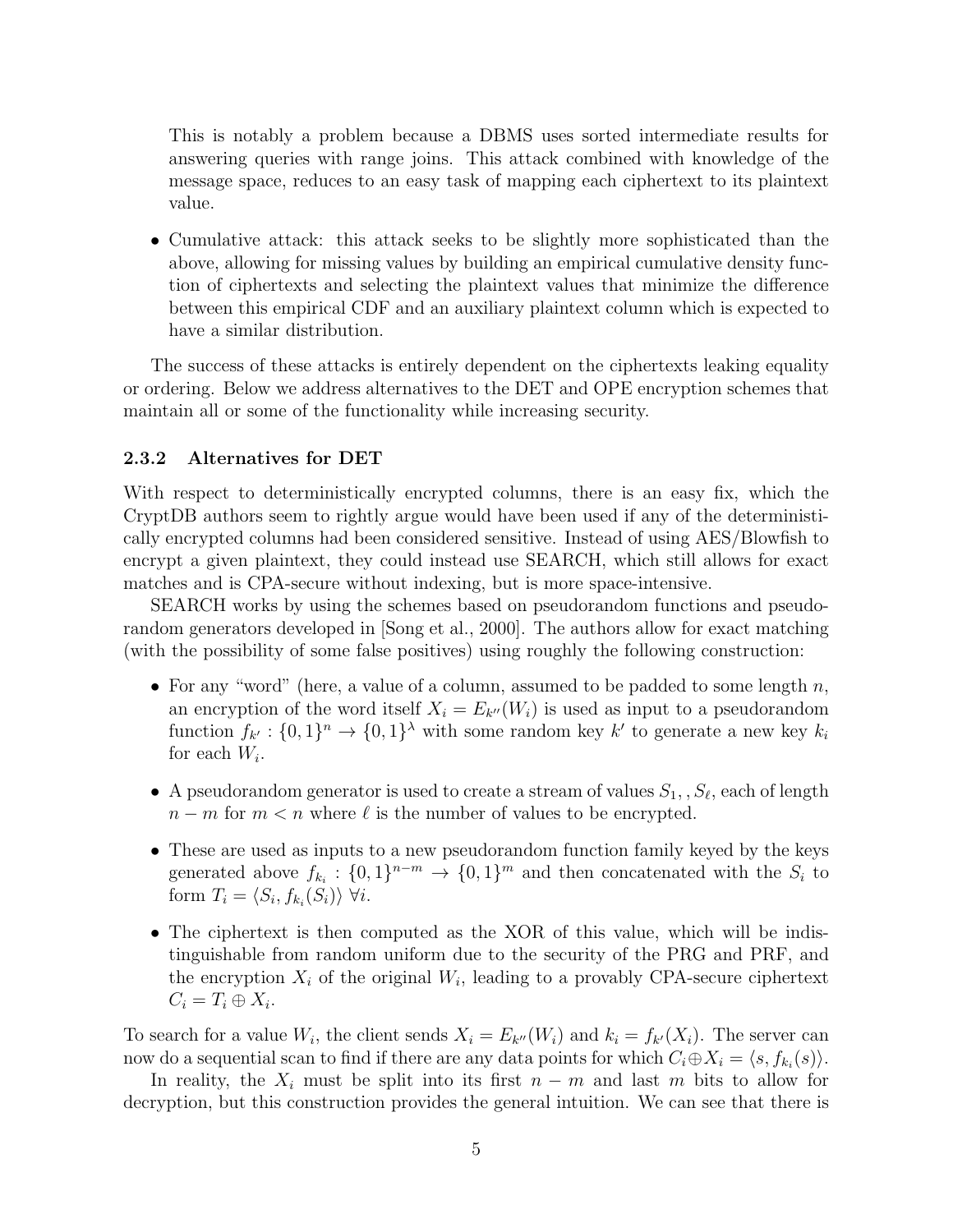some probability  $\approx \ell/2^m$  of a false match, as with some probability, the psuedorandom function evaluation for a different key  $k'_{i}$  matches the pseudorandom function evaluation for the true key  $k_i$ . In the CryptDB attacks, access pattern attacks were not considered, but we note that if it is a concern that the server knows where matches occur, this parameter m can be made smaller, such that there are more false positives, again leading to more client-side computation but greater security.

#### 2.3.3 Alternatives for OPE

Traditional OPE Order-preserving encryption is more difficult to secure while maintaining the properties that make it desirable. Some recent OPE constructions have created schemes that are more robust to query-based attacks but seem unlikely to help in the case of a compromised server. Modular OPE (here in conjunction with monotone minimal perfect hash functions, a function family which maps every value in a known message space to its ordered index in that message space), studied in [Boldyreva et al., 2011], adds a predetermined random value to all order-preserving encryptions, making it more difficult for an adversary who sees queries to determine the specific value or value window of a given result set. However, this encryption scheme still suffers from the same inference attacks as non-modular OPE with respect to distance windows (that is, inferring an estimate of the distance between two values in a given result set) in a query setting and provides little added protection against the type of CDF attacks seen in [Naveed et al., 2015] (one can imagine simply rotating the ciphertext space until the frequencies find a good fit. While this is certainly an added layer of complexity, it is not a convincing security measure for privacy protection.)

Similarly, Popa et al. [2013] create a unique mutable OPE scheme based on balanced Btrees, in which inherently unordered ciphertexts are stored in order of their corresponding plaintexts in a B-tree and accessed through the encoding of their root-to-leaf paths. The scheme must be mutable as rebalancing the B-tree requires changing a limited number of these encodings on each insertion. The authors prove this to be the first OPE encryption scheme that reveals no additional information beyond the ordering of the plaintexts, however in the compromised server setting this again does not protect against frequency or CDF attacks.

Approximate or Keyword-based OPE We note that the leakage of [Popa et al., 2013] is the least that can be achieved with strict OPE and is still insecure in our attack model of an untrusted server. This implies that methods must be used which either require client-side computation or do not fit the traditional linear-time scan OPE construction. Di Crescenzo and Ghosh [2015] develop an approach for secure range queries based on storing for each value  $v$  in the message space the 'upper-rank', the number of items in the message space less than or equal to  $v$  and the 'lower-rank', the number of items in the message space strictly smaller than  $v$ . This is called the rank database and is used to access corresponding values of a payload database. When initializing and querying these databases, a random shift is additionally applied to the ranks, further obscuring the data accesses. If these databases are suitably encoded, the frequency-based attacks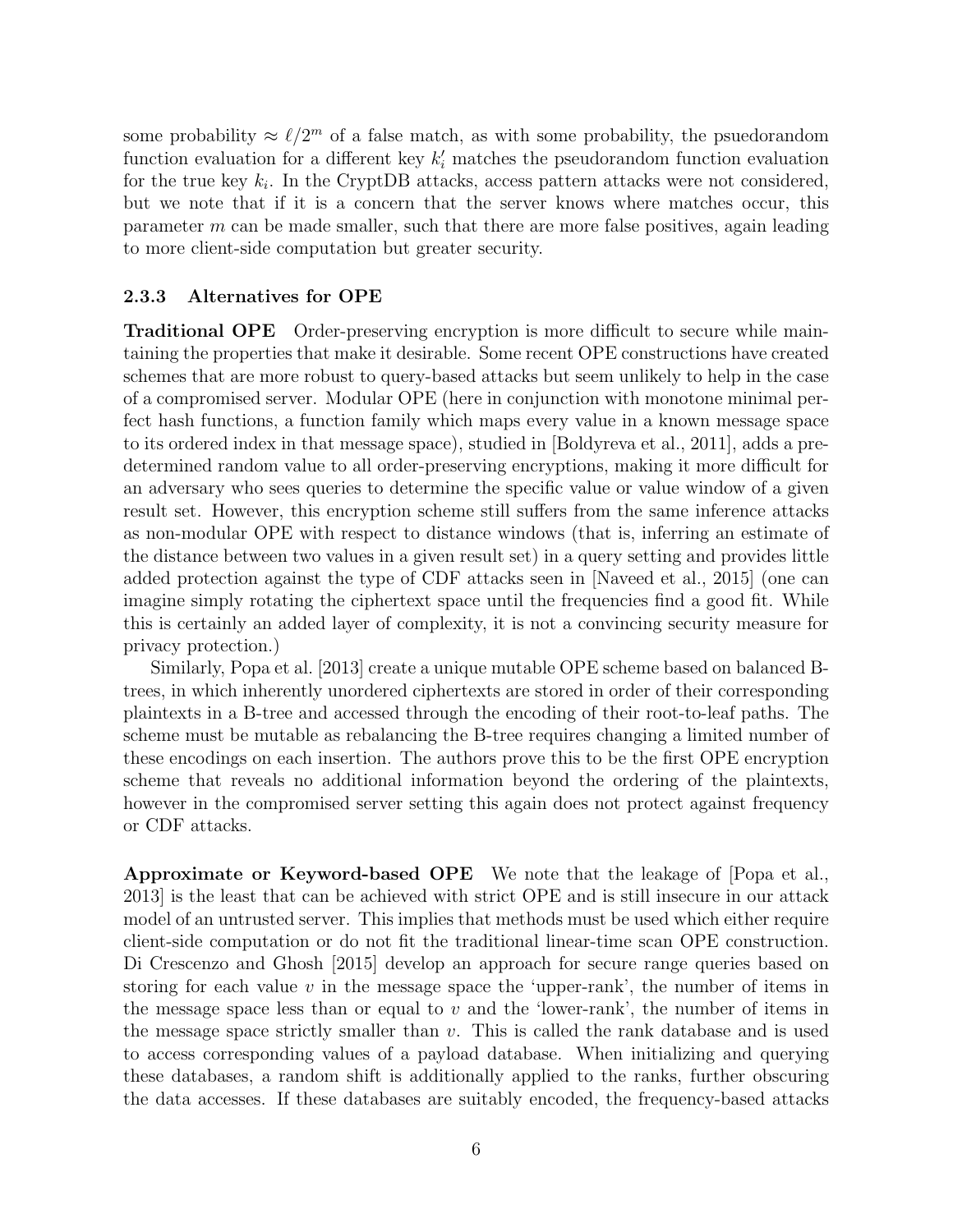above are no longer possible. However, when using only a client-server protocol (no third party computation) the server time complexity of this scheme is linear in the size of the database, which is generally unacceptable.

Another approach is "bucketization", which trades off some degree of client computation for added security. At the extreme of client computation, the server could ship the entire securely encrypted column or database for a range query to the client and perform the operation there with no leakage. On the other extreme, using OPEs that reveal order allow all range filters to happen at the server but have high information leakage. Bucketization index approaches allow for intermediate solutions in which a range query returns some false positives to the server in return for added security.

In general, an index is created which partitions a new index column into some set of M buckets corresponding to the values of a column. Then the column itself can remain securely encrypted (e.g. by randomized AES), and range queries that would normally operate over the column operate instead over the bucketed index. If the number of buckets is less than the number of values in the message space, this will necessarily result in some additional records being returned to the client. Hore et al. [2004] provide an algorithm which achieves maximal entropy per balanced bucket while ensuring that the client only processes at most k times more data than it would have in the ideal situation with as many buckets (in which case the buckets would have items in strict order and any given value would be contained in a single bucket). Their algorithm, controlled diffusion, begins with this ideal-performance M-bucket partition and creates a new M-bucket partition by probablistically moving values from one bucket to another to increase the entropy of each bucket. However, it limits the number of buckets k that any one value can reside in so that range queries including that value will never increase client workload by a factor more than  $k$ . Empirically, the authors show that the extra work performed by the client is often much less than k times the ideal workload, as some ranges will experience fewer false positives than the worst case. (For example, requesting the full message space would clearly result in no false positives.)

#### 2.3.4 Other areas in which CryptDB could be improved

Steady State Onions As mentioned briefly above, CryptDB uses "onion" layers to encrypt higher leakage encryptions with more secure encryptions. However, once a higher level encryption is removed to allow for operations on DET or OPE, the column is left in the less-secure state as its "steady state onion". While any decryption of a sensitive column to DET or OPE can be problematic if we assume a compromised server, if we prefer to minimize the amount of time the server is in this state while still preventing encryption "thrashing", where we might re-encrypt a column only to have to decrypt it soon after, CryptDB could use statistics on historical query distribution to intelligently decide when re-encryption is worth the computational effort.

User responsibility In [Popa et al., 2015], the authors place a good deal of responsibility on the users to properly tag sensitive columns. Either the authors of [Naveed et al., 2015] explicitly ignore these instructions, or the program could do more to provide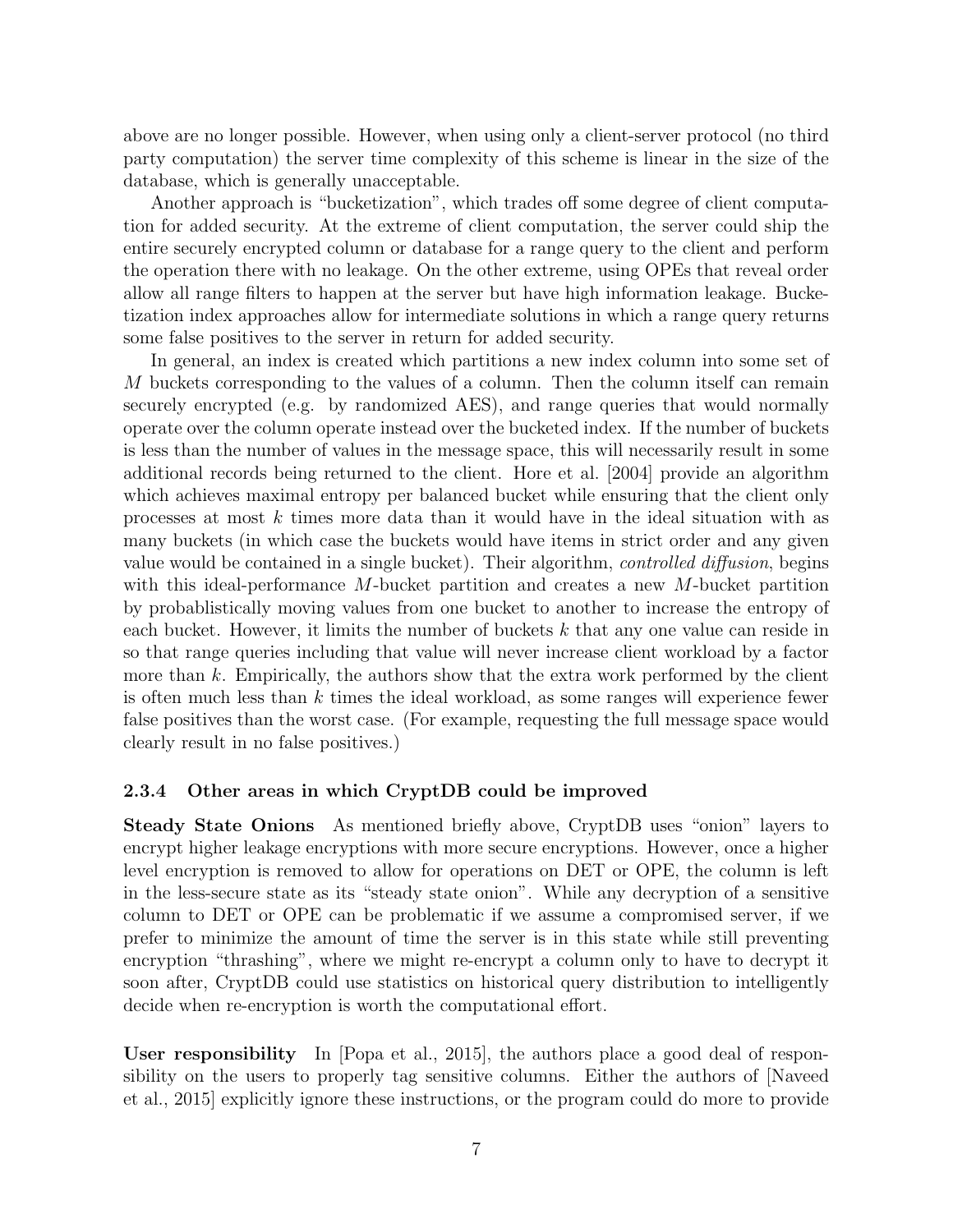leakage warnings based on potential query profiles. For example, it should be possible to output a warning along the lines of "with the specified query and sensitivity profile, the chosen encryption scheme is likely to reveal x to an adversary with access to y additional information, would you like to proceed?"

More explicit warnings of this type are easier for a user to understand and could be followed up with alternative solutions, for example: "Using a partitioned index instead of order-preserving encryption reduces the risk of inference attacks by  $x$  and is expected to increase client computation time by at most  $y$ . For full data privacy we recommend performing order operations at the client." Because timestamps are usually considered to have high entropy and low sensitivity, timestamps could likely be recommended in many scenarios to filter results to a smaller result set for client computation.

# 3 Optimizations in Legacy Databases

Aside from the leakage concerns detailed above, CryptDB also fails to support most analytical queries and is not optimized to minimize space and computation costs. Authors of the original CryptDB work have since explored extensions to the old approach, two of which we address below.

### 3.1 Monomi

Monomi, developed in [Tu et al., 2013], uses the CryptDB system directly but acts as a database designer and query optimizer, selecting the appropriate encryptions for each column based on a proposed query workload and space constraint. To allow for additional queries to be answered on the server-side, Monomi also selects specific multi-attribute quantities to precompute and store encrypted. For example, Pallier encryptions allow only addition while ElGamal encryptions allow only multiplication, so if we expect the query workload to involve adding two columns and multiplying by another, it may make sense to do this computation in plaintext at the client once and store the computed values encrypted on the server. In many cases, the encryption schemes prevent full computation of a query at the server, and in these situations Monomi optimizes to do as much as possible at the server before shipping the results back to the client to finish the computation.

Given a dataset and a representative set of queries, Monomi proceeds in three steps to choose the optimal database structure:

- For each query, Monomi determines what encryption scheme(s) for every column (original or derived) would allow the query to be executed at the server.
- Monomi then uses a query execution planner to determine for each query and possible database structure (based on combinations of the encryption schemes determined above) how much computation can be done at the server and how much will be pushed to the client.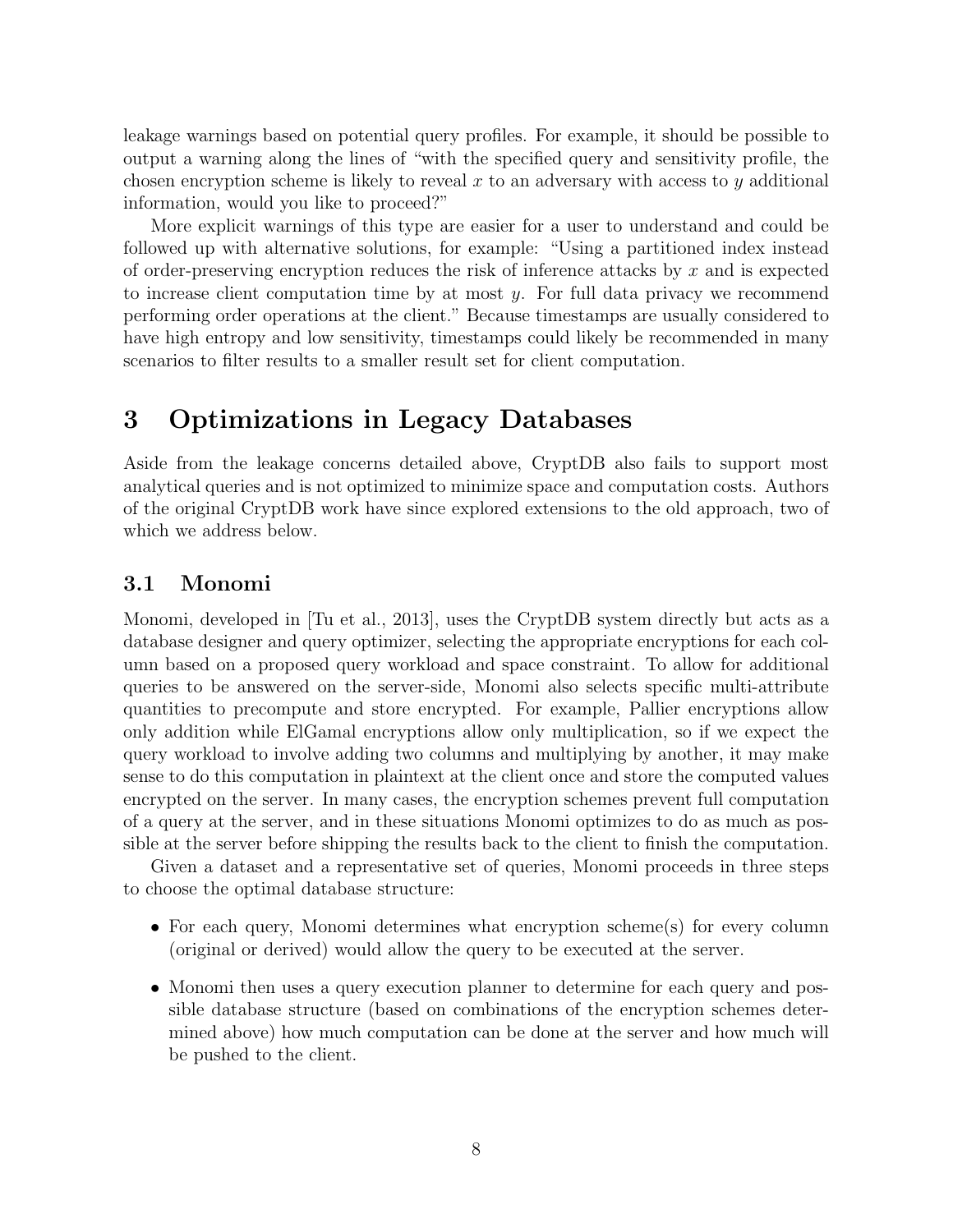• Monomi then uses a cost model to choose the encryption scheme that allows for the lowest cost in terms of a combination of server computation, data transfer, and client computation.

This process can also be extended using Integer Programming to select the best encryption subject to additional constraints. In the paper, the authors limit this constraint to total database space, but additional variables and constraints could be added to the problem to restrict server computation, client computation, data movement, or leakage.

### 3.2 Arx

Arx extends CryptDB by directly addressing CryptDB's prior issues related to joins over DET and OPE, using custom encrypted indexes. While Arx's primary storage engine is still a DBMS (MongoDB) for directly storing encrypted base data, they introduce new custom encrypted data structures for the purpose of selection (searching for pointers to qualifying records in the underlying DBMS). In this way, Arx separates two discrete query processing responsibilities: select operations run in the custom indexes, and the fetching qualifying records happens in the DBMS.

Arx supports two custom tree index variants (Arx-Eq and Arx-Range). Arx-Range aims for a history-independent data structure design and uses Garbled Circuits (GC) at each node for tree traversal to avoid an interactive selection process. GCs are chained together, so that a path from root node to leaf can be visited in a single request. Much like a B+tree, the custom index guarantees that point queries (equality matches) take a logarithmic number of node accesses. However, Arx-Range must destroy and recreate each node after each visit, for security purposes (multiple fence keys are constants baked into each GC). This strict protocol, when coupled with the history independence properties, means that a value's ciphertext cannot be distinguished solely by its position(s) in a data structure, a dramatic improvement over OPE.

Meanwhile, Arx-Eq addresses the previous leakage problems of using deterministic encryption schemes on non-unique attributes, by reducing encryption schemes of nonunique values to the encryption of unique values  $(EQUnique)$ . Each index specifies that the client maintains a mapping table for creating indistinguishable ciphertexts, via disambiguation of duplicated occurrences of an attribute value. The mapping table assigns each duplicate a sequence number of its occurrence. Therefore, given two different occurrences of duplicated values v, they must have sequence numbers  $m$  and n, such that  $m \neq n$ ; they no longer collide as duplicates in a new hash space H:  $H(EQUnique(v), m) \approx H(EQUnique(v), n).$ 

The authors also note that Arx indexes can be extended with Segment-Tree like properties, where summary aggregate information over all child nodes (such as counts, sums, etc) can be stored within each node as well. This is an example of precomputation being used to accelerate aggregation queries instead of a lengthier traversal and summations over Pallier ciphertexts. Since for any desired range, simply querying the covering set of ancestor nodes is sufficient to collect an aggregate such as partial-sums.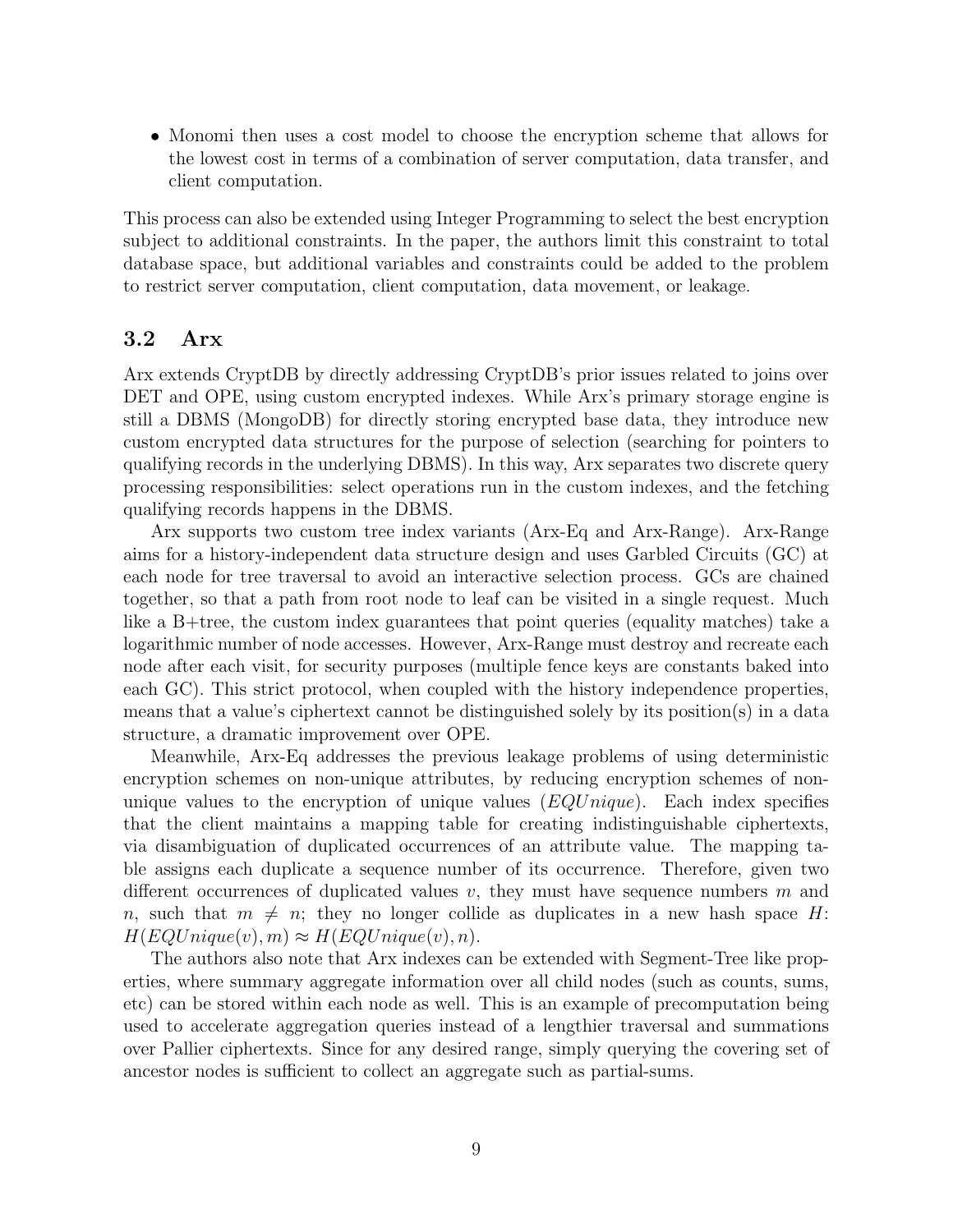# 4 State of the Art Custom Secure Databases

We recap problems with the legacy systems approach to designing secure databases, and also dive into two notable examples on lines of cryptographic work that focus on leakage reduction and custom secure data structure design.

Inherent Problems of Legacy Systems Many of the state of the art experimental implementations of secure databases have moved away from building on top of legacy systems [Fuller et al., 2017]. Legacy systems are inherently limited in their structure and computation methodologies, leading to necessarily higher leakage than custom systems built on secure multiparty computation techniques.

By relying on an underlying standard DBMS, legacy systems assume the DBMS exposes no practical security weaknesses (usually when reasoning about an adversary with server snapshot access). However, in practice this is hard to ensure, as systems design aims to strike a tradeoff between Consistency, Availability and Partition-Tolerance (as per Brewer's popularized CAP theorem) Gilbert and Lynch [2002].

Even common database settings being switched on, could break many security assumptions. For instance, maintaining write-ahead-logs (WAL) allows for determining the order of transactions for the purpose of replay during database recovery - thus leaking ordering of ciphertexts to the adversary who, worse, may already have a priori knowledge of the access pattern (e.g. adversary knows when a in-order bulk insertion is happening). On the other hand, diagnostic features such as enabling query statistics allows for database administrators to debug the data schema for underlying causes of slow queries. Diagnostics can leak historic timing information to an adversary on the untrusted server, as a common default is to store the diagnostic data in plaintext.

Grubbs et al. [2017] highlights additional practical vulnerabilities. We take special note that it is accordingly hard to isolate an adversary with server snapshot access from historical data pertaining to the workings of the DBMS itself. Otherwise practical configurations of a DBMS could actually upgrade a snapshot adversary to a quasi-persistent adversary by leaking the adversary a retroactive knowledge in the snapshot. Below we discuss some unique custom solutions with provably less leakage than CryptDB and other legacy systems.

Kamara-Moataz 2016 The system developed in [Kamara and Moataz, 2016] is unique in that it does not build a cryptographic system on top of existing DBMS models. Rather, the authors come up with a unique plan based on structural encryption, in which they create several encrypted maps out of the original tables and then use structured operations over these maps to recover the elements corresponding to select, project, and cross product operations. Information leakage is limited to access patterns, result set sizes, and some information about attributes, preventing the attacks based on equality and ordering detailed in our discussion of CryptDB. However, the system has not actually been implemented, and the necessity of the maps created upon initialization prevents later updating of the database.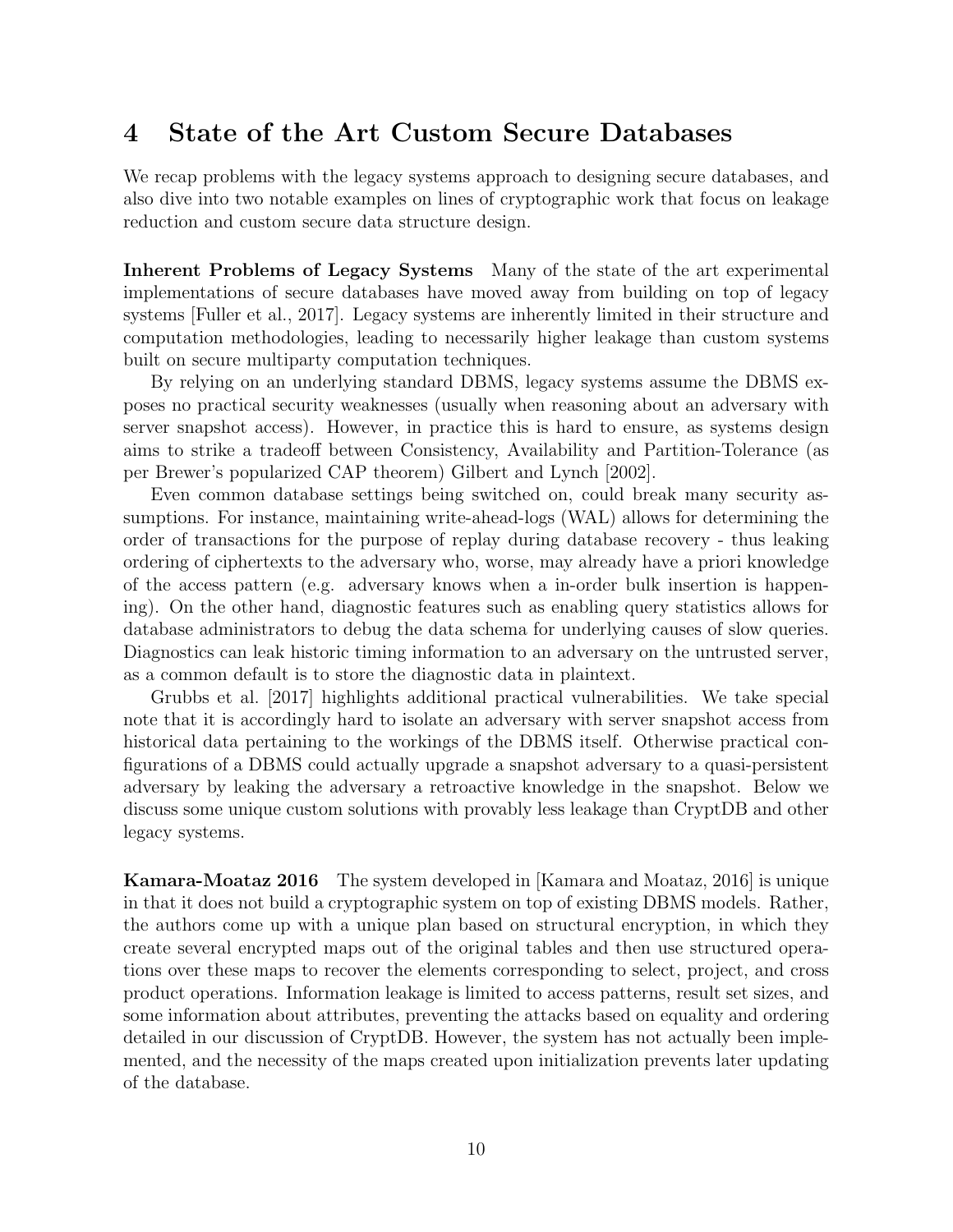Blind Seer The Blind Seer (BLoom filter INDex SEarch of Encrypted Results) system developed in [Pappas et al., 2014] uses secure two-party computation based on Yao's garbled circuits and Naor-Pinkas oblivious transfer to traverse an index structure consisting of encrypted keyword-based bloom filters. Each bloom filter at a node is hashed with all keywords (for example "name:JEFF") on which the client might filter for all of its children. Thus, the bloom filter will return a positive result at any node which is the ancestor of a leaf record which satisfies the Boolean query against which the bloom filters are checked. The evaluation at each server-supplied index node is the product of a secure function evaluation of a client-supplied circuit that represents an SQL-query as the conjunction of individual Boolean keyword queries. Due to the security of the function evaluation, no information is leaked except the eventual result, 1 or 0, and the resulting tree traversal path. If the bloom filter returns a positive result at some node, the protocol proceeds by checking every child of that node as well. If the bloom filter returns a negative result, there are no matching results in the corresponding sub-tree.

Using this single index for the entire database, Blind Seer can evaluate a wide range of queries including arbitrary Boolean queries, ranges, and negation queries (which are often not supported by secure databases). However, insertion is not well-optimized, based on a server-held array log that is occasionally flushed to the index, requiring a full rewrite of the structure. Additionally, joins are not supported, as the index for the entire database must be stored as a single structure.

# 5 Ideas for the Future of Secure Databases

Recent developments since CryptDB suggest a rich design space for custom index structures. Continued focus in this area has shown structures and access patterns that derive their security from a growing diversity of cryptographic primitives spanning Garbled Ciruits, Private Information Retrieval, Oblivious Transfer, and far more as seen briefly above [Fuller et al., 2015].

Naturally, economics of computation and storage drive the tradeoffs of where query processing gets done and where data is stored. We identify an opportunity for storing encrypted base data on the untrusted cloud server as remote storage continues to get cheaper, and notice a sweet spot for maintaining lightweight index structures on the trusted client, if we allow for some disk or memory usage at the client side.

## 6 opAwesome and Future Work

We rely on the insight that in the distributed computing environment today, access patterns over a single ciphertext that is the encryption of an entire dataset leak far less information than similar access pattern over ciphertexts for every datum per attribute for the same dataset. However, the main problem with encrypting large blocks of data is twofold:

• Query processing steps could lose granularity of access - single value ciphertexts can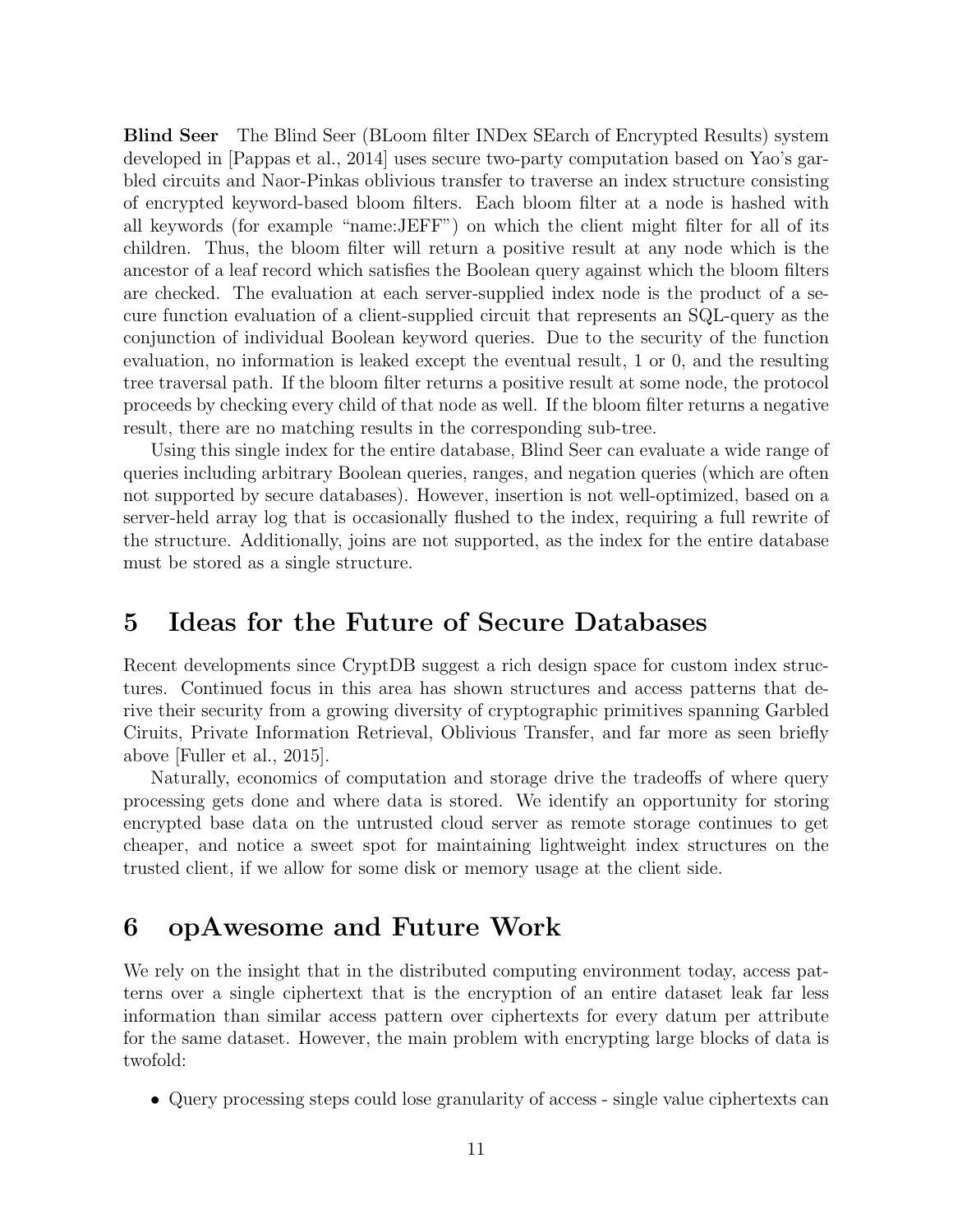

Figure 1: opAwesome is a LSM-Tree structure with remote files, which maintains a lightweight index structure at the trusted client, and delegates encrypted base data storage to the untrusted server.

be compared easily for equality, however a ciphertext of a file is far less useful for comparison (but harder to distinguish for an adversary).

• Large encrypted data blocks need to be transferred between the untrusted parts of the system and the trusted computing base. This can present a major I/O cost, especially on the network.

To this end, we describe our preliminary work on opAwesome, a secure key-value database which has a primary index that is a modification of a Log Structured Merge (LSM) Tree. Our design seeks simplicity with guarantees of CPA security, by treating entire files as ciphertexts. We trade off larger sizes of network communications, and trade off space and computation between the trusted client and untrusted server.

### 6.1 Division of Labor: Trusted Client and Untrusted Server

opAwesome works across a trusted client and untrusted server. The client's responsibility is to buffer new write queries and maintain a file index which contains metadata about files (such as file key ranges, and encryption instances used). The untrusted server is tasked mainly with receiving and storing these immutable files created by the client.

#### 6.1.1 Files

New file creation is the responsibility of the client. A file can be created by new writes, or as the result of several old files being merged together (to consolidate repeated writes to the same key). The contents within it are no longer mutable when it reaches the untrusted server. The only time a file's contents will be touched and re-written is if that file later returns to the client as a participating file of a client-run merge operation, which we discuss later.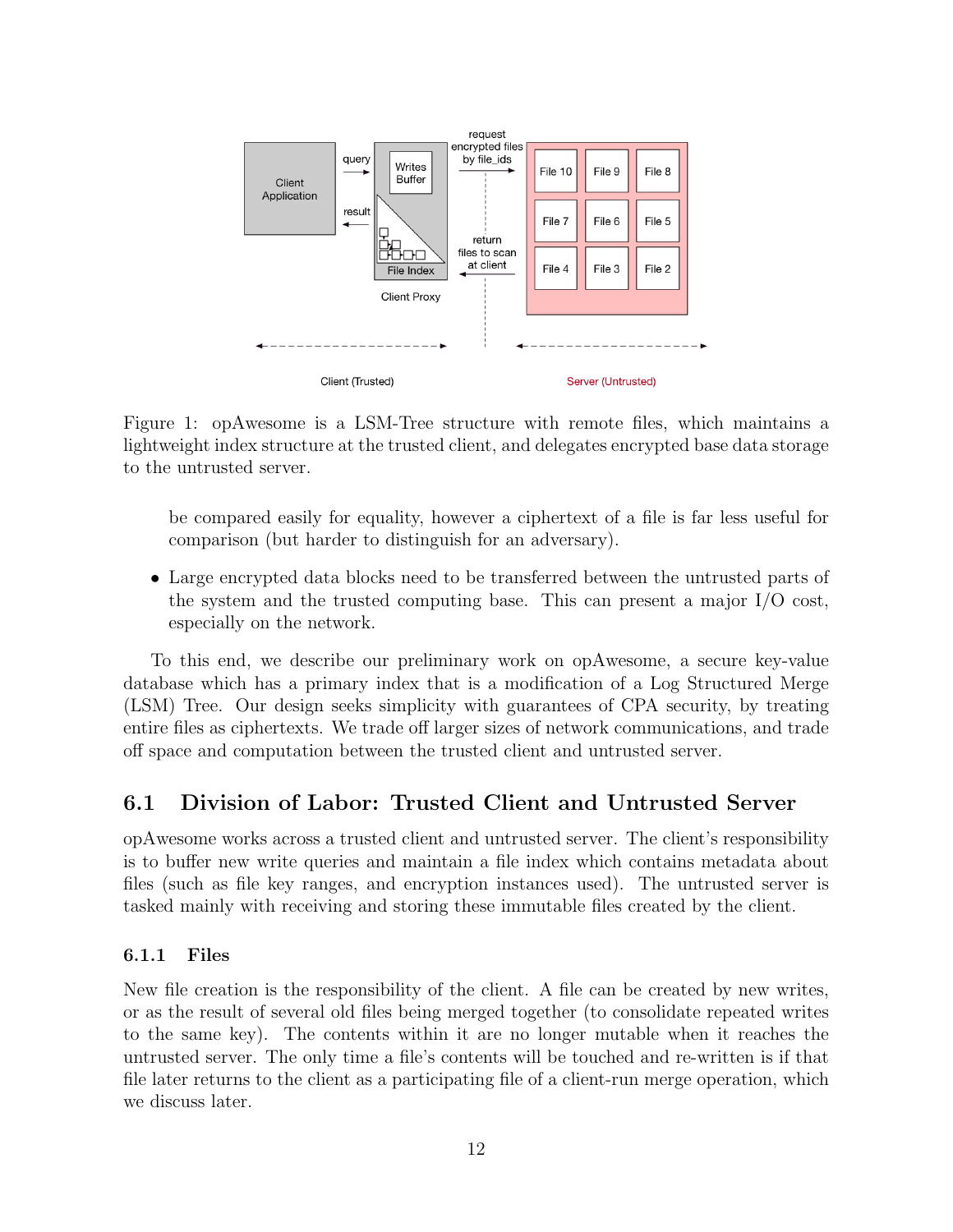The untrusted server is tasked with receiving and storing these immutable files created by the client. At any point, the client could request a file back. To keep read accesses (and ensuing size of server-client communications) bounded, we seek to parameterize the responsibility of merge operations between the client and the server as a tuneable design option.

Files are typically at least a multiple of disk-page size large to make the network communication worthwhile. State of the art embedded key-value stores (non secure) keep files between 2MB and 160MB by default. Effectively this means for small keys and values, write and merge patterns must repeat themselves exactly (same keys, values, ordering, and over long periods) before the ciphertext of an entire file would repeat. We note that this would present a problem if a malicious user with use of the trusted client colludes with the server adversary to control the client's write buffer and file contents. On any given file, CPA-security is guaranteed against a snapshot adversary, because any keys and IVs are held by the client itself, as long as the client uses a strong deterministic encryption scheme (which we make the default).

### 6.2 File Size Considerations

Because files are by default encrypted at the entire file level, the smallest unit of remote server access is one file transfer over the network between server and client. Therefore, tuning of file size is an important consideration because it also affects the granularity at which reads, writes and merges can happen.

### 6.3 Log Structured Merge (LSM) across local-remote context

For the client file index, opAwesome leverages a modified Log Structured Merge (LSM) Tree to create a division of labor on three crucial operation types O'Neil et al. [1996]. The three tasks that occur in the database are user reads and writes, and system merge operations.

#### 6.3.1 Read Queries

For reads, the client-side file index allows local select operations, producing a pruned list of file pointers to retrieve from the remote server as a separate fetch operation.

The encrypted files, returned from the server to the client as the result of a fetch operation of a read query, are then decrypted accordingly by the client for query evaluation, before the final results are returned to the user.

#### 6.3.2 Write Queries

For writes, the client-side has a writes buffer which is serialized, encrypted and committed to the server as a file after the buffer fills. The file index, is updated accordingly to indicate the existence of this new file on the server side.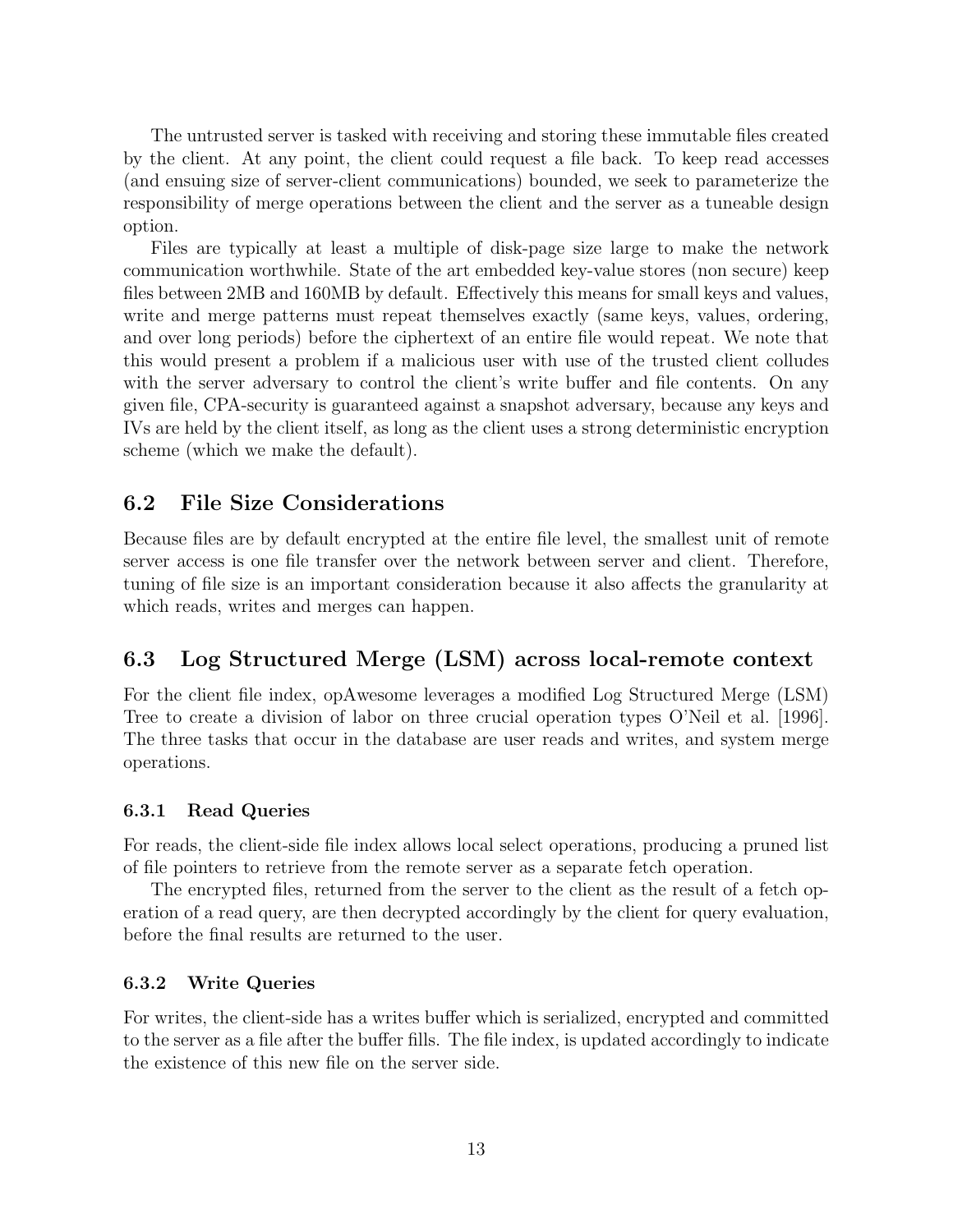We do not discuss delete queries as their own class of query, but in practice it is a special case of a write, except that on a delete, there is no associated value to set a key to.

#### 6.3.3 System Merges

The third operation type are periodic merges triggered by the system as a background process. The goal of the merge is for the system to keep the read amplification (ratio of total bytes scanned compared to relevant bytes) and network communication size bounded. We note that without merges, total dataset size at the file server can balloon, because a key can be the target of multiple writes as the associated value is written (including deletes). Merges are triggered by the client, because the client has a full overview of the file metadata from the local file index.

### 6.3.4 Client choice: different file, different encryption scheme

In our preliminary demo, we allow the client to specify CPA-secure deterministic encryption schemes, and setup various instances even across cipher types. As illustrated in 2, 3, 4, opAwesome supports storing different files under different encryption formats on the untrusted server.

### 6.4 Progress

We plan to demonstrate that opAwesome can be used with any strong deterministic encryption scheme. Furthermore we are investigating a process for opAwesome to tune its data access patterns to maintain CPA-security across the presence of both unique keys and non-unique keys. Currently opAwesome only requires lightweight indexing at the trusted client, but we also are exploring support for helper data structures like Bloom Filters to accelerate point queries on the untrusted server. One future direction is to delegate more opAwesome merging operations to run securely in the background of the untrusted server (where compute is much cheaper), however this requires more exploration.

While the preliminary design for opAwesome only supports a single server and single client, we note that opAwesome has future flexibility to integrate with other distributed cryptographic schemes.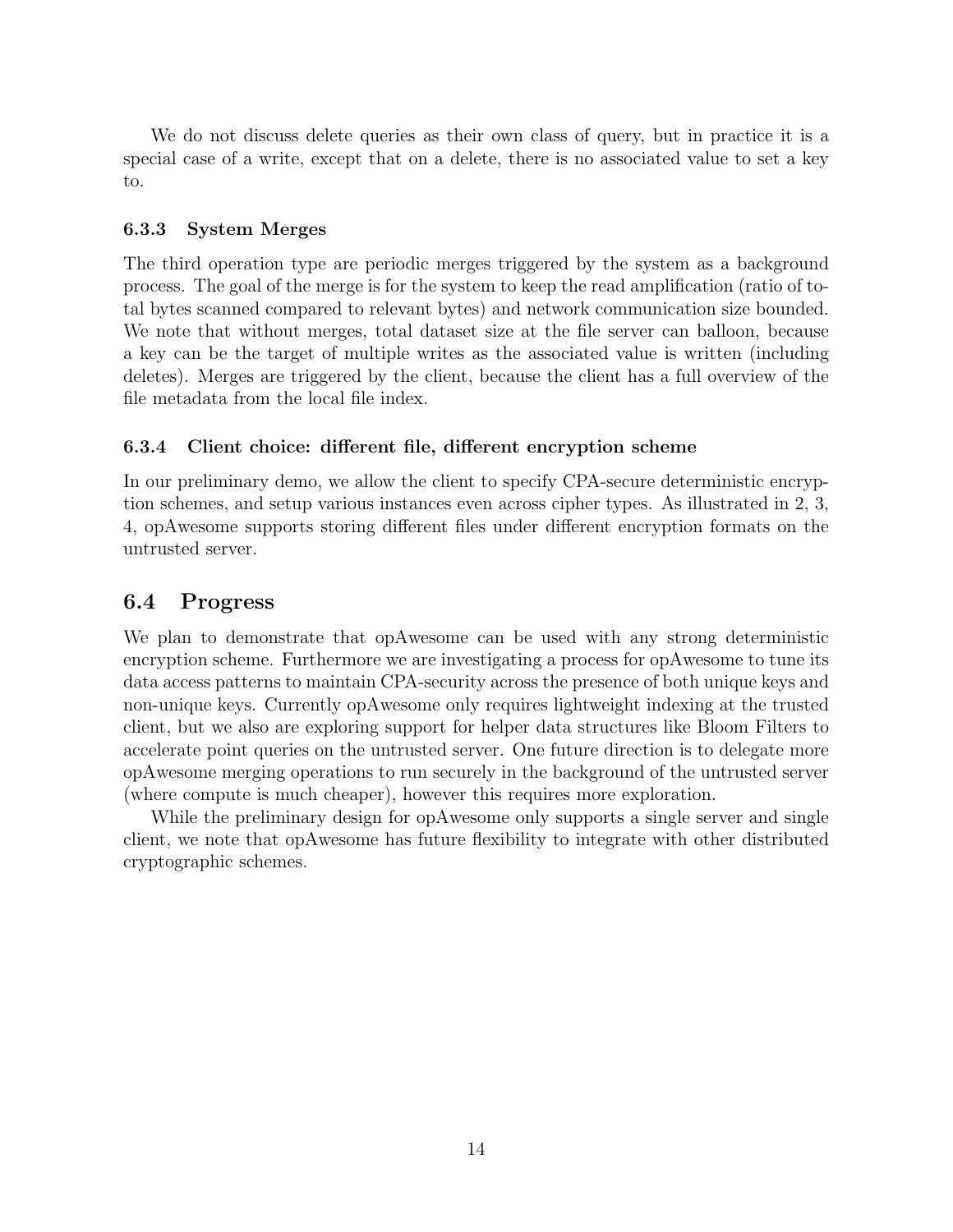

Figure 2: For reads, the client-side file index allows local select operations, producing a pruned list of file pointers to retrieve from the remote server as a separate fetch operation. The encrypted files returned from the server are then decrypted accordingly on the client for query evaluation, before the final results are returned to the user.



Figure 3: For writes, the client-side has a writes buffer to take initial write queries. After the buffer is full, it is serialized, encrypted and committed to the server as a file. The file index, is updated accordingly to indicate the existence of this new file on the server side.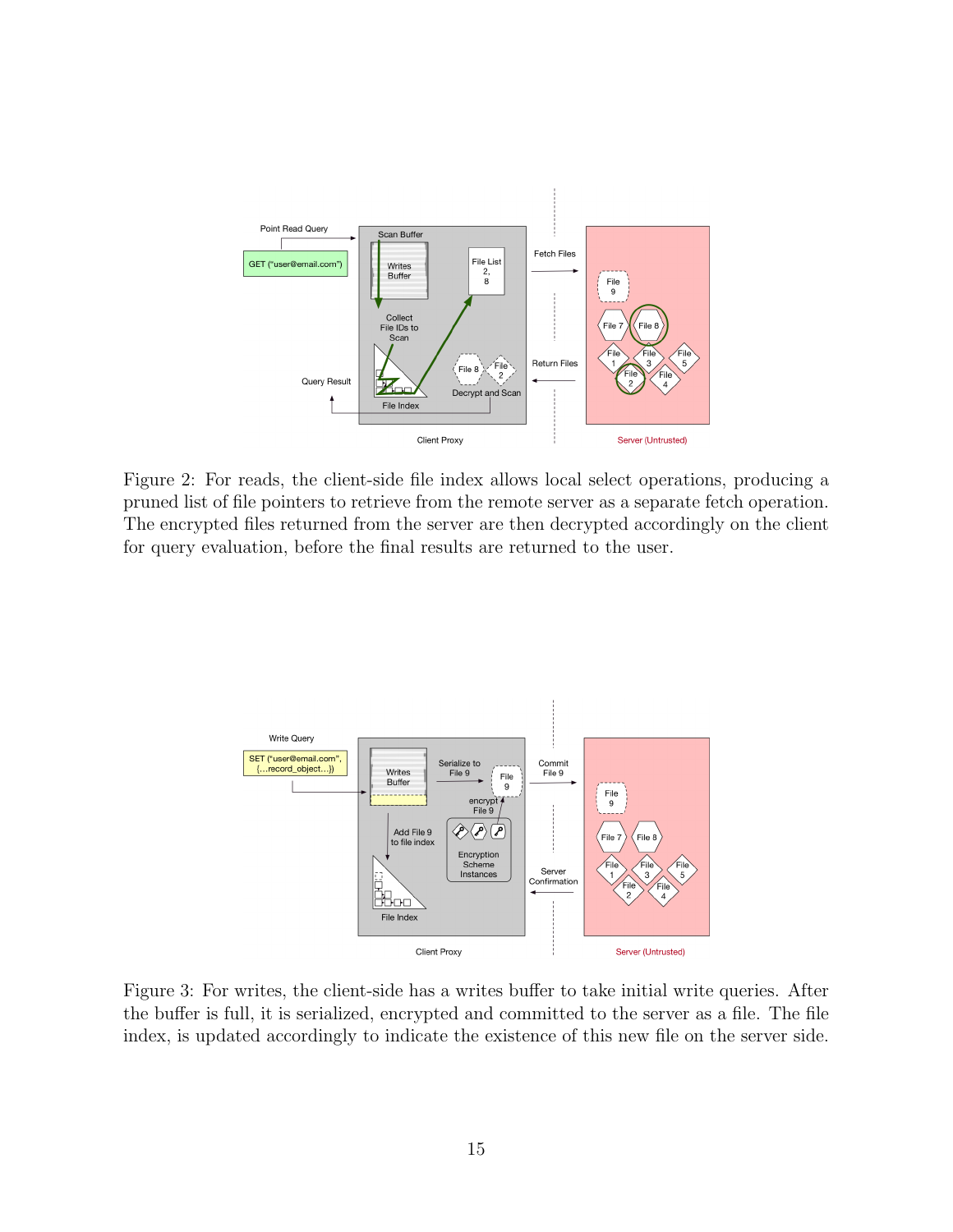

Figure 4: Periodic merges help to bound number of files and space for both server and client. Merges are opportune time for client to switch old file contents (Files 1-3,7,8) to new files under new encryption schemes (Files 9, 10).

# References

- Alexandra Boldyreva, Nathan Chenette, and Adam O'Neill. Order-preserving encryption revisited: Improved security analysis and alternative solutions. In Annual Cryptology Conference, pages 578–595. Springer, 2011.
- Giovanni Di Crescenzo and Abhrajit Ghosh. Privacy-preserving range queries from keyword queries. In IFIP Annual Conference on Data and Applications Security and Pri- $\textit{vacy}, \text{pages } 35\text{-}50. \text{ Springer}, 2015.$
- Benjamin Fuller, Darby Mitchell, Robert Cunningham, Uri Blumenthal, Patrick Cable, Ariel Hamlin, Lauren Milechin, Mark Rabe, Nabil Schear, Richard Shay, et al. Security and privacy assurance research (spar) pilot final report. Technical report, MIT Lincoln Laboratory Lexington United States, 2015.
- Benjamin Fuller, Mayank Varia, Arkady Yerukhimovich, Emily Shen, Ariel Hamlin, Vijay Gadepally, Richard Shay, John Darby Mitchell, and Robert K Cunningham. Sok: Cryptographically protected database search. In Security and Privacy (SP), 2017 IEEE Symposium on, pages 172–191. IEEE, 2017.
- Seth Gilbert and Nancy Lynch. Brewer's conjecture and the feasibility of consistent, available, partition-tolerant web services. SIGACT News, 33(2): 51–59, June 2002. ISSN 0163-5700. doi: 10.1145/564585.564601. URL http://doi.acm.org/10.1145/564585.564601.